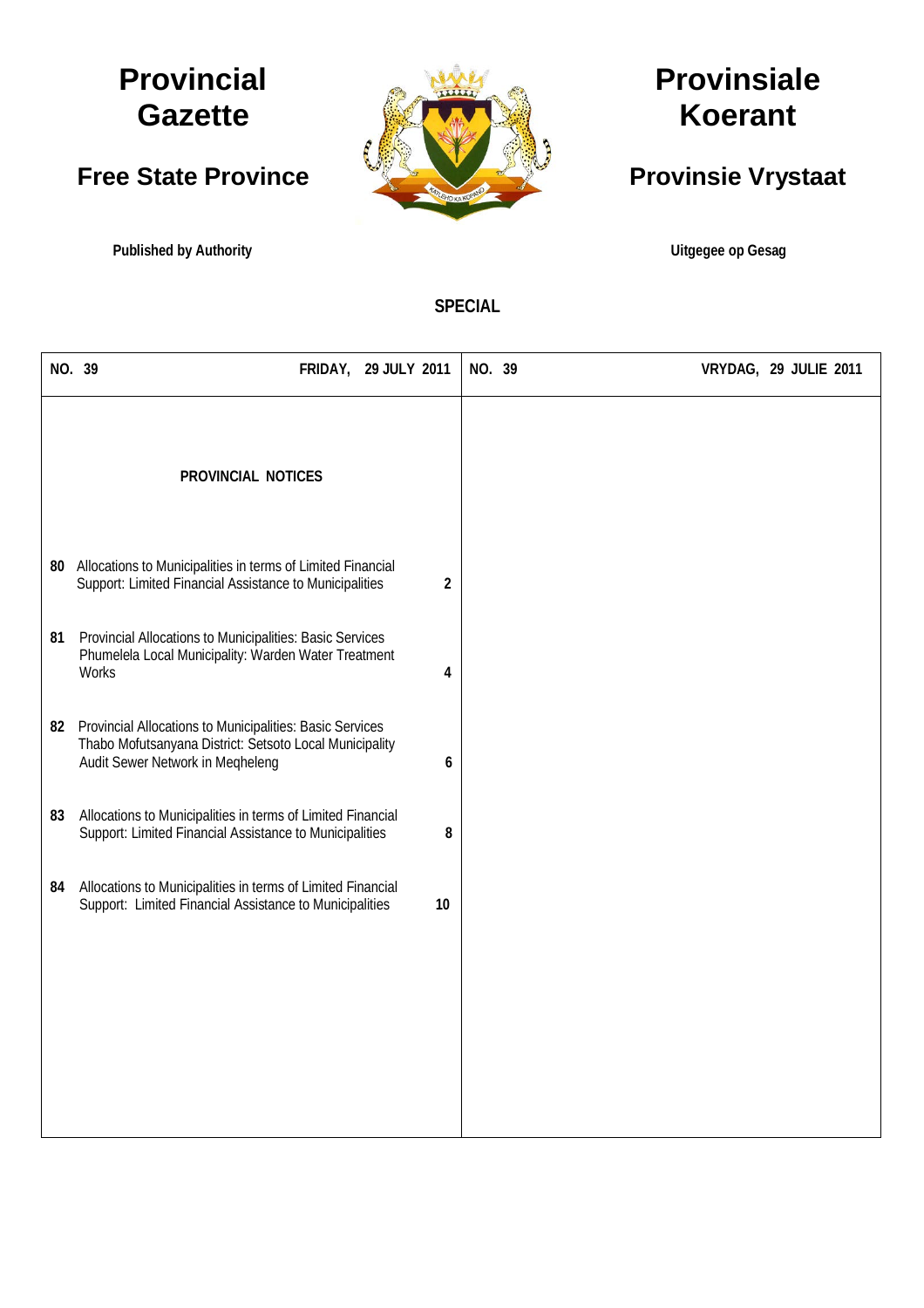\_\_\_\_\_\_\_\_\_\_\_\_\_\_\_\_\_\_\_\_\_\_\_\_\_\_\_\_\_\_\_\_\_\_\_\_\_\_\_\_\_\_\_\_\_\_\_\_\_\_\_\_\_\_\_\_\_\_\_\_\_\_\_\_\_\_\_\_\_\_\_\_\_\_\_\_\_\_\_\_\_\_\_\_\_\_\_\_\_\_\_\_\_\_\_\_\_\_\_\_\_\_\_\_\_\_\_\_\_\_\_\_\_\_\_

#### **PROVINCIAL NOTICES**

 $\overline{\phantom{a}}$ 

**[NO. 80 OF 2011]**

#### **ALLOCATIONS TO MUNICIPALITIES IN TERMS OF LIMITED FINANCIAL SUPPORT**

In terms of the [Division of Revenue Act,](http://greengazette.co.za/acts/division-of-revenue-act_1998-028) [Act](http://greengazette.co.za/acts/act_1969-049) No 6 of 2011 Section 29(1) & (2) for the 2011/2012 financial year and the [Public Finance](http://greengazette.co.za/acts/public-finance-management-act_1999-001)  [Management Act,](http://greengazette.co.za/acts/public-finance-management-act_1999-001) 1999 Section 38(1)(l-n), the Provincial Treasury hereby publishes the information set out in Schedule 1 that relates to the allocation of the amounts as stated in Schedule 2 relating to the allocation of funds from the Provincial Revenue Fund by the Accounting Officer of the [Department of Cooperative Governance](http://greengazette.co.za/departments/governance) and Traditional Affairs to municipalities

# **SCHEDULE 1**

# **LIMITED FINANCIAL ASSISTANCE TO MUNICIPALITIES**

| 1. | <b>Transferring Provincial Department</b>  | Department of Cooperative Governance and Traditional Affairs                                                                                                                                  |  |  |  |  |  |  |
|----|--------------------------------------------|-----------------------------------------------------------------------------------------------------------------------------------------------------------------------------------------------|--|--|--|--|--|--|
| 2. | Purpose                                    | To assist medium and small Municipalities experiencing severe                                                                                                                                 |  |  |  |  |  |  |
|    |                                            | financial problems to restructure their financial positions and                                                                                                                               |  |  |  |  |  |  |
|    |                                            | organizations over the medium term.                                                                                                                                                           |  |  |  |  |  |  |
| 3. | Measurable Outputs                         | The provision of limited financial assistance to those Municipalities                                                                                                                         |  |  |  |  |  |  |
|    |                                            | facing critical financial problems.                                                                                                                                                           |  |  |  |  |  |  |
| 4. | Conditions                                 | The provision of limited financial assistance to the Municipality facing<br>critical financial problems:<br>That the Local Municipality investigate the previous unsuccessful<br>$\checkmark$ |  |  |  |  |  |  |
|    |                                            | attempts at MPRA implementation, determine responsibility and<br>recover possible fruitless and wasteful expenditure from the<br>former responsible Officer(s);                               |  |  |  |  |  |  |
|    |                                            | That the Local Municipality accept and endorse the re-<br>✓<br>appointment of the Service Provider to provide MPRA hands-on<br>support and monitor and report on the implementation process;  |  |  |  |  |  |  |
|    |                                            | That the Local Municipality's personnel provide fulltime<br>✓<br>cooperation and support to the Service Provider throughout the                                                               |  |  |  |  |  |  |
|    |                                            | assignment;                                                                                                                                                                                   |  |  |  |  |  |  |
|    |                                            | That this Department may at its own discretion convene regular<br>✓<br>meetings to assess progress with MPRA implementation by 1                                                              |  |  |  |  |  |  |
|    |                                            | July 2011;<br>That an amount of R 100,000.00 be retained by the Local<br>✓                                                                                                                    |  |  |  |  |  |  |
|    |                                            | Municipality as a retention fee until objections had been dealt with                                                                                                                          |  |  |  |  |  |  |
|    |                                            | by the Service Provider and a Supplementary Roll with                                                                                                                                         |  |  |  |  |  |  |
|    |                                            | corrections delivered to the Municipal Manager.;                                                                                                                                              |  |  |  |  |  |  |
| 5. | Allocation criteria                        | Allocations are based on financial position of Municipalities.                                                                                                                                |  |  |  |  |  |  |
| 6. | Monitoring mechanism                       | Monthly expenditure reports.                                                                                                                                                                  |  |  |  |  |  |  |
|    |                                            | Monthly progress reports.                                                                                                                                                                     |  |  |  |  |  |  |
| 7. | Projected Life                             | Maximum of 1 year                                                                                                                                                                             |  |  |  |  |  |  |
| 8. | <b>Payment Schedule</b>                    | Payment with regard to financial support will be made according to the                                                                                                                        |  |  |  |  |  |  |
|    |                                            | conditions of paragraph 4.                                                                                                                                                                    |  |  |  |  |  |  |
| 9. | Reason not incorporated in Equitable Share | According to Section 154(1) of the Constitution, the National                                                                                                                                 |  |  |  |  |  |  |
|    |                                            | Government and the Provincial Governments, by legislative and other                                                                                                                           |  |  |  |  |  |  |
|    |                                            | measures, must support and strengthen the capacity of Municipalities                                                                                                                          |  |  |  |  |  |  |
|    |                                            | to manage their own affairs, to exercise their powers and to perform                                                                                                                          |  |  |  |  |  |  |
|    |                                            | their functions.                                                                                                                                                                              |  |  |  |  |  |  |
|    | 10. Allocation                             | R 1,912,000                                                                                                                                                                                   |  |  |  |  |  |  |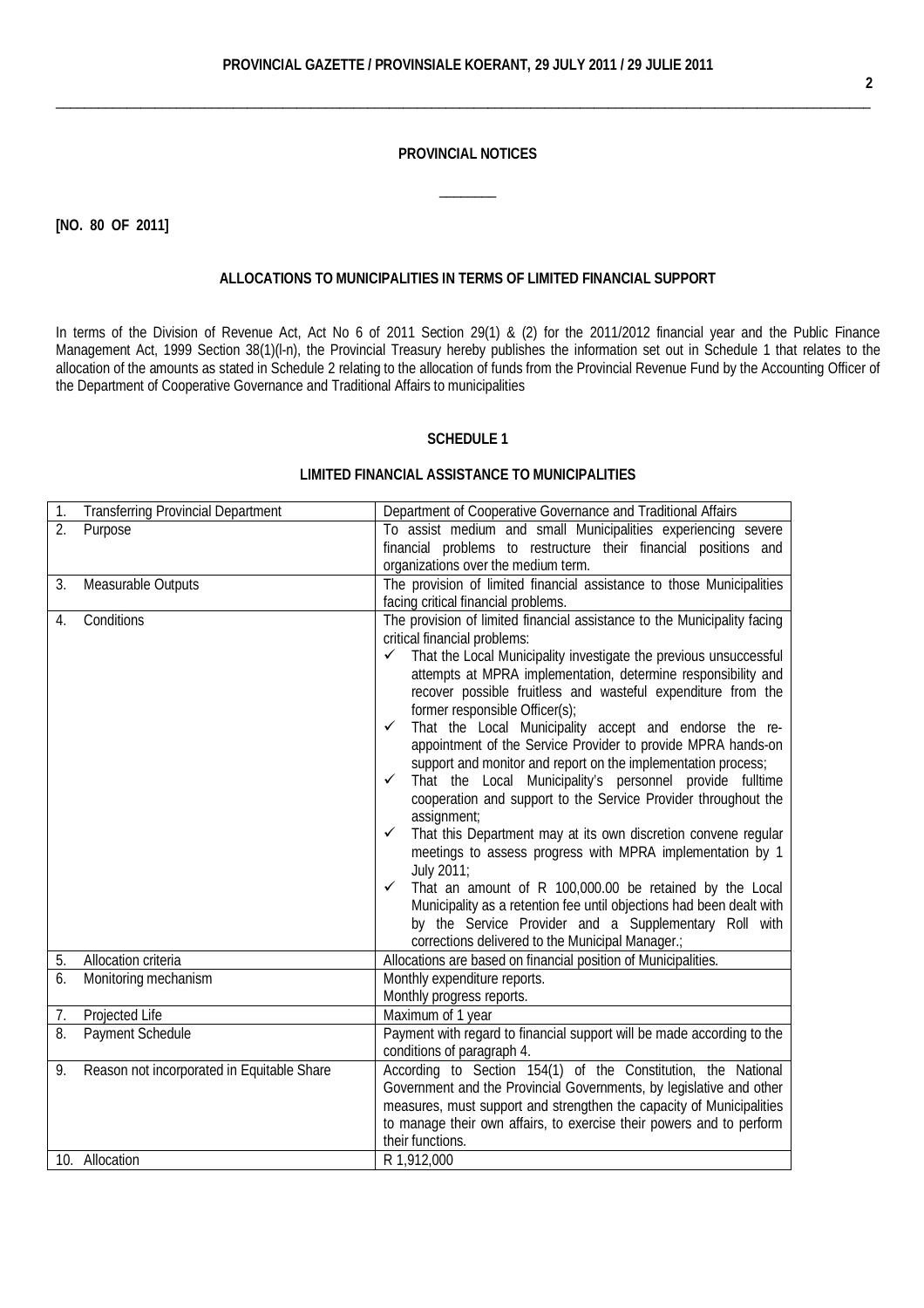# **PROVINCIAL GAZETTE / PROVINSIALE KOERANT, 29 JULY 2011 / 29 JULIE 2011**

# **SCHEDULE 2**

| <b>LIMITED FINANCIAL ASSISTANCE TO MUNICIPALITIES</b> |              |               |                    |                                    |                                    |                                    | <b>ANNEXURE A</b>                  |                                    |                                    |
|-------------------------------------------------------|--------------|---------------|--------------------|------------------------------------|------------------------------------|------------------------------------|------------------------------------|------------------------------------|------------------------------------|
|                                                       |              |               |                    |                                    | <b>PROVINCIAL FINANCIAL YEAR</b>   |                                    |                                    | <b>MUNICIPAL FINANCIAL YEAR</b>    |                                    |
| Category                                              | DC           | Number        | Municipality       | 2011/2012<br>Allocation<br>(R'000) | 2012/2013<br>Allocation<br>(R'000) | 2013/2014<br>Allocation<br>(R'000) | 2011/2012<br>Allocation<br>(R'000) | 2012/2013<br>Allocation<br>(R'000) | 2013/2014<br>Allocation<br>(R'000) |
| A                                                     |              | <b>MAN</b>    | Mangaung           |                                    |                                    |                                    |                                    |                                    |                                    |
| $\overline{C}$                                        | DC 16        | <b>DC 16</b>  | Xhariep            |                                    |                                    |                                    |                                    |                                    |                                    |
| $\overline{B}$                                        | DC 16        | <b>FS 161</b> | Letsemeng          |                                    |                                    |                                    |                                    |                                    |                                    |
| B                                                     | DC 16        | <b>FS 162</b> | Kopanong           |                                    |                                    |                                    |                                    |                                    |                                    |
| $\overline{B}$                                        | DC 16        | <b>FS 163</b> | Mohokare           |                                    |                                    |                                    |                                    |                                    |                                    |
| $\overline{B}$                                        | <b>DC 17</b> | <b>FS 164</b> | Naledi             | 912                                |                                    |                                    | 912                                |                                    |                                    |
| <b>Total</b>                                          |              |               |                    | $\overline{912}$                   |                                    |                                    | $\overline{912}$                   |                                    |                                    |
| С                                                     | <b>DC 18</b> | <b>DC 18</b>  | Lejweleputswa      |                                    |                                    |                                    |                                    |                                    |                                    |
| B                                                     | <b>DC 18</b> | <b>FS 181</b> | Masilonyana        |                                    |                                    |                                    |                                    |                                    |                                    |
| B                                                     | <b>DC 18</b> | <b>FS 182</b> | Tokologo           |                                    |                                    |                                    |                                    |                                    |                                    |
| B                                                     | <b>DC 18</b> | <b>FS 183</b> | <b>Tswelopele</b>  |                                    |                                    |                                    |                                    |                                    |                                    |
| B                                                     | <b>DC 18</b> | <b>FS 184</b> | Matjhabeng         |                                    |                                    |                                    |                                    |                                    |                                    |
| B                                                     | <b>DC 18</b> | <b>FS 185</b> | Nala               |                                    |                                    |                                    |                                    |                                    |                                    |
| <b>Total</b>                                          |              |               |                    |                                    |                                    |                                    |                                    |                                    |                                    |
| С                                                     | <b>DC 19</b> | <b>DC 19</b>  | Thabo Mofutsanyana |                                    |                                    |                                    |                                    |                                    |                                    |
| $\mathsf B$                                           | <b>DC 19</b> | <b>FS 191</b> | Setsoto            |                                    |                                    |                                    |                                    |                                    |                                    |
| $\overline{B}$                                        | <b>DC 19</b> | <b>FS 192</b> | Dihlabeng          |                                    |                                    |                                    |                                    |                                    |                                    |
| B                                                     | <b>DC 19</b> | <b>FS 193</b> | Nketoana           |                                    |                                    |                                    |                                    |                                    |                                    |
| B                                                     | <b>DC 19</b> | <b>FS 194</b> | Maluti-a-Phofung   |                                    |                                    |                                    |                                    |                                    |                                    |
| $\overline{B}$                                        | DC 19        | <b>FS 195</b> | Phumelela          |                                    |                                    |                                    |                                    |                                    |                                    |
| $\overline{B}$                                        | <b>DC 17</b> | <b>FS 196</b> | Mantsopa           |                                    |                                    |                                    |                                    |                                    |                                    |
| <b>Total</b>                                          |              |               |                    |                                    |                                    |                                    |                                    |                                    |                                    |
| $\mathsf C$                                           | <b>DC 20</b> | <b>DC 20</b>  | <b>Fezile Dabi</b> |                                    |                                    |                                    |                                    |                                    |                                    |
| $\overline{B}$                                        | <b>DC 20</b> | <b>FS 201</b> | Moqhaka            |                                    |                                    |                                    |                                    |                                    |                                    |
| B                                                     | <b>DC 20</b> | <b>FS 203</b> | Ngwathe            |                                    |                                    |                                    |                                    |                                    |                                    |
| B                                                     | <b>DC 20</b> | <b>FS 204</b> | Metsimaholo        |                                    |                                    |                                    |                                    |                                    |                                    |
| $\overline{B}$                                        | DC 20        | <b>FS 205</b> | Mafube             | 1 0 0 0                            |                                    |                                    | 1 0 0 0                            |                                    |                                    |
| <b>Total</b>                                          |              |               |                    | 1 000                              |                                    |                                    | 1 000                              |                                    |                                    |
| Unallocated                                           |              |               |                    |                                    |                                    |                                    |                                    |                                    |                                    |
| <b>GRAND</b><br><b>TOTAL</b>                          |              |               |                    | 1912                               |                                    |                                    | 1912                               |                                    |                                    |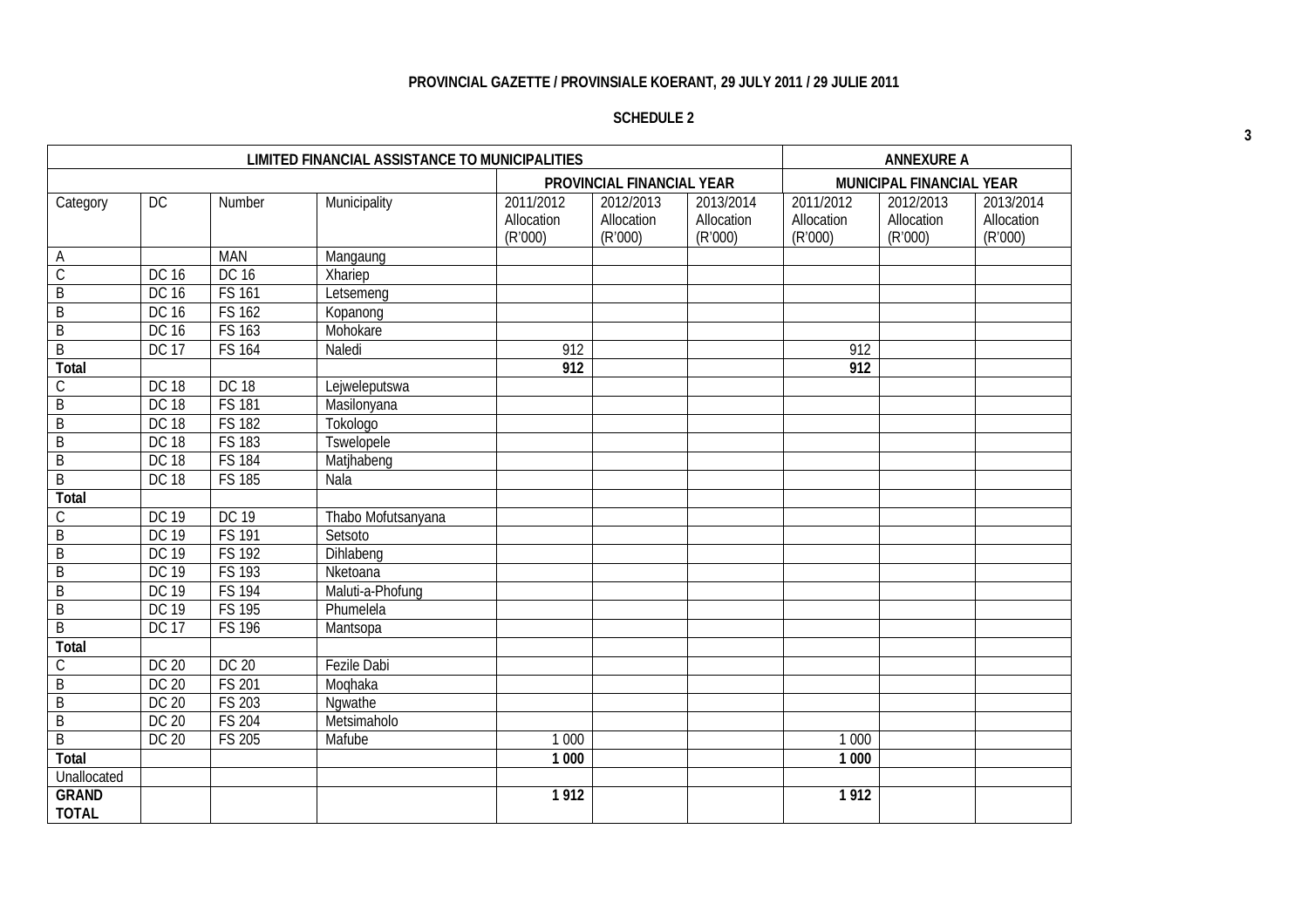\_\_\_\_\_\_\_\_\_\_\_\_\_\_\_\_\_\_\_\_\_\_\_\_\_\_\_\_\_\_\_\_\_\_\_\_\_\_\_\_\_\_\_\_\_\_\_\_\_\_\_\_\_\_\_\_\_\_\_\_\_\_\_\_\_\_\_\_\_\_\_\_\_\_\_\_\_\_\_\_\_\_\_\_\_\_\_\_\_\_\_\_\_\_\_\_\_\_\_\_\_\_\_\_\_\_\_\_\_\_\_\_\_\_\_\_

### **[NO. 81 OF 2011]**

 $\mathbf{r}$ 

#### **PROVINCIAL ALLOCATIONS TO MUNICIPALITIES: BASIC SERVICES**

In terms of the [Division of Revenue Act,](http://greengazette.co.za/acts/division-of-revenue-act_1998-028) No.6 of 2011 Section 29(1) & (2) for the 2011/2012 financial year and the [Public Finance Management](http://greengazette.co.za/acts/public-finance-management-act_1999-001)  [Act,](http://greengazette.co.za/acts/public-finance-management-act_1999-001) 1999 Section 38(1) (I-n), the Provincial Treasury hereby publishes the information set out in Schedule 1 that relates to the allocation of the amounts as stated in Schedule 2 relating to the allocation of funds from the Provincial Revenue Fund by the Accounting Officer of the [Department](http://greengazette.co.za/departments/governance) [of Cooperative Governance](http://greengazette.co.za/departments/governance) and Traditional Affairs to municipalities.

# **SCHEDULE 1**

# **PHUMELELA LOCAL MUNICIPALITY: WARDEN WATER TREATMENT WORKS**

 $\overline{\phantom{0}}$ 

| 1. Transferring Provincial Department | Department of Cooperative Governance and Traditional<br><b>Affairs</b>                                                                                                                                        |  |  |  |  |
|---------------------------------------|---------------------------------------------------------------------------------------------------------------------------------------------------------------------------------------------------------------|--|--|--|--|
| 2. Purpose                            | To provide funding for the refurbishment of the Warden<br><b>Water Treatment works</b>                                                                                                                        |  |  |  |  |
| 3. Measurable Outputs                 | Refurbishment of Warden Water Treatment Works                                                                                                                                                                 |  |  |  |  |
| 4. Conditions                         | That proof of expenditure be submitted to the<br>a)<br>Chief Director Municipal Infrastructure<br>That a close out report be submitted by the<br>b)<br>Municipal Manager on the completion of the<br>project. |  |  |  |  |
| 5. Monitoring mechanism               | Bi monthly MIG meetings<br>a)<br>b)<br>Proof of payment                                                                                                                                                       |  |  |  |  |
| 6. Projected Life Cycle               | Completion of the project within one financial year                                                                                                                                                           |  |  |  |  |
| 7. Payment schedule                   | Transfer payments will be made to Municipality after<br>publication in gazette.                                                                                                                               |  |  |  |  |
| 8. Allocation                         | R 3,016,000                                                                                                                                                                                                   |  |  |  |  |

 $\overline{\mathbf{r}}$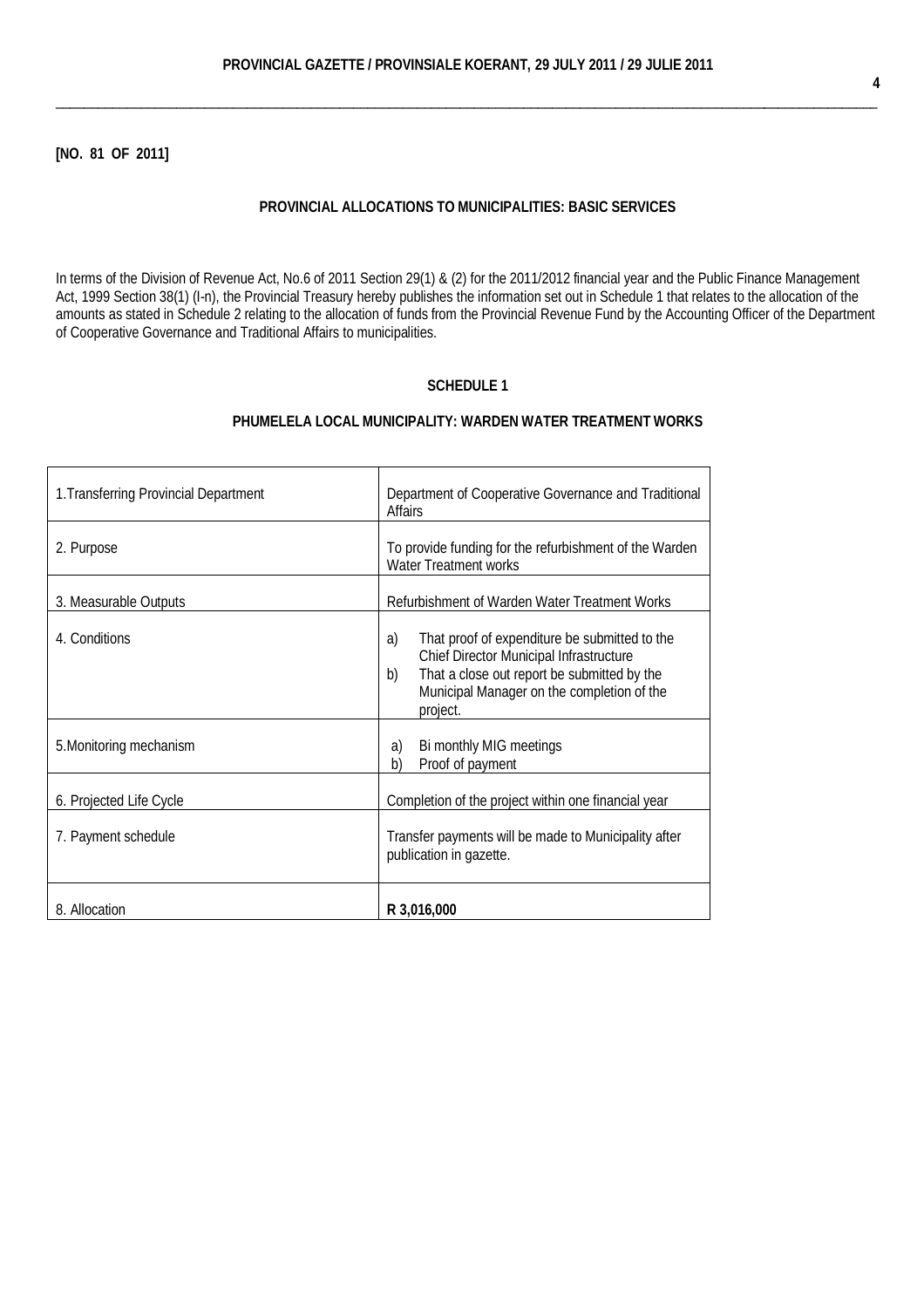**PHUMELELA LOCAL MUNICIPALITY: WARDEN WATER TREATMENT WORKS AND ANNEXURE A**<br> **PROVINCIAL FINANCIAL YEAR** MUNICIPAL FINANCIAL YEAR **PROVINCIAL FINANCIAL YEAR Category DC** Number Municipality 2011/12 Allocation (R'000) 2012/13 Allocation (R'000) 2013/14 Allocation (R'000) 2011/12 Allocation (R'000) 2012/13 Allocation (R'000) 2013/14 Allocation (R'000) C DC 16 DC 16 Xhariep B DC 16 FS 161 Letsemeng B DC 16 FS 163 Kopanong B DC 16 FS 163 Mohokare **Total** C DC 17 DC 17 Motheo B  $\overline{DC}$  17 FS 171 Naledi B DC 17 FS 172 Mangaung B DC 17 FC 173 Mantsopa **Total** C DC 18 DC 18 Lejweleputswa B DC 18 FS 181 Masilonyana B DC 18 FS 182 Tokologo B DC 18 FS 183 Tswelopele B DC 18 FS 184 Matihabeng B DC 18 FS 185 Nala Total C DC 19 DC 19 Thabo Mofutsanyana<br>B DC 19 FS 191 Setsoto B DC 19 FS 191 Setsoto B DC 19 FS 192 Dihlabeng<br>B DC 19 FS 193 Nketoana B DC 19 FS 193 Nketoana B DC 19 FS 194 Maluti-a-Phofung B DC 19 FS 195 Phumelela 3,016 3,016 Total C DC 20 DC 20 Fezile Dabi B DC 20 FS 201 Moqhaka B DC 20 FS 203 Ngwathe B DC 20 FS 204 Metsimaholo B DC 20 FS 205 Mafube **Total Unallocated Grand total 3,016 3,016**

**SCHEDULE 2**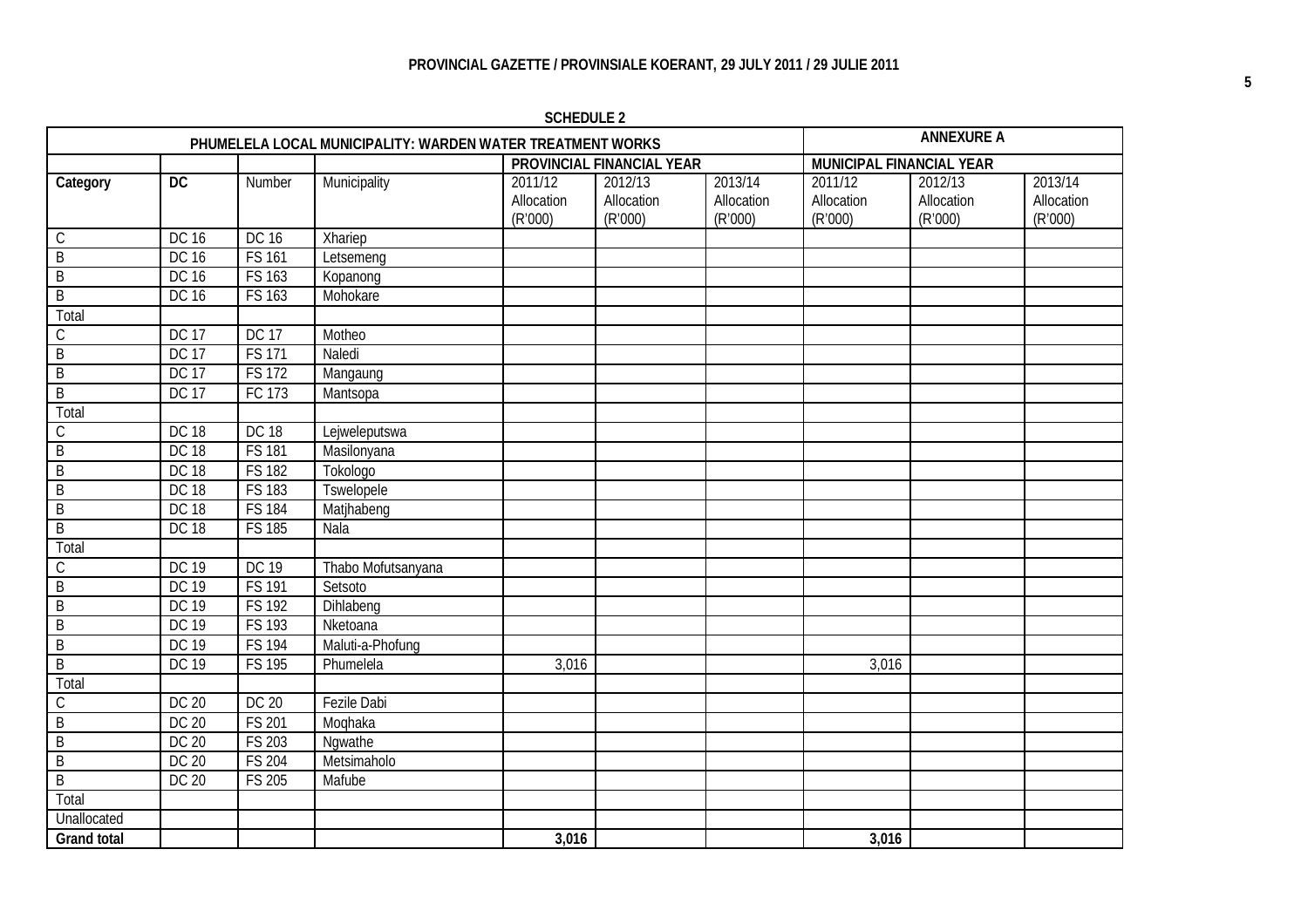\_\_\_\_\_\_\_\_\_\_\_\_\_\_\_\_\_\_\_\_\_\_\_\_\_\_\_\_\_\_\_\_\_\_\_\_\_\_\_\_\_\_\_\_\_\_\_\_\_\_\_\_\_\_\_\_\_\_\_\_\_\_\_\_\_\_\_\_\_\_\_\_\_\_\_\_\_\_\_\_\_\_\_\_\_\_\_\_\_\_\_\_\_\_\_\_\_\_\_\_\_\_\_\_\_\_\_\_\_\_\_\_\_\_\_\_

**[NO. 82 OF 2011]**

#### **PROVINCIAL ALLOCATIONS TO MUNICIPALITIES: BASIC SERVICES**

In terms of the [Division of Revenue Act,](http://greengazette.co.za/acts/division-of-revenue-act_1998-028) No.6 of 2011 Section 29(1) & (2) for the 2011/2012 financial year and the [Public Finance Management](http://greengazette.co.za/acts/public-finance-management-act_1999-001)  [Act,](http://greengazette.co.za/acts/public-finance-management-act_1999-001) 1999 Section 38(1) (I-n), the Provincial Treasury hereby publishes the information set out in Schedule 1 that relates to the allocation of the amounts as stated in Schedule 2 relating to the allocation of funds from the Provincial Revenue Fund by the Accounting Officer of the [Department](http://greengazette.co.za/departments/governance) [of Cooperative Governance](http://greengazette.co.za/departments/governance) and Traditional Affairs to municipalities.

#### **SCHEDULE 1**

#### **THABO MOFUTSANYANA DISTRICT: SETSOTO LOCAL MUNICIPALITY AUDIT SEWER NETWORK IN MEQHELENG**

| 1. Transferring Provincial Department | Department of Cooperative Governance and Traditional<br><b>Affairs</b>                                                                                                                                                   |
|---------------------------------------|--------------------------------------------------------------------------------------------------------------------------------------------------------------------------------------------------------------------------|
| 2. Purpose                            | To transfer funding to the Setsoto Local Municipality to<br>audit the sewer network in Megheleng                                                                                                                         |
| 3. Measurable Outputs                 | The appointment of a Professional Engineering firm to<br>conduct a survey of the existing sewer system and<br>submit a technical audit report with the financial<br>implication to rectify the sewer system in Megheleng |
| 4. Conditions                         | That proof of expenditure be submitted to the<br>a)<br>Chief Director: Municipal Development and<br>Planning<br>That a close out report be submitted by the<br>b)<br>Municipal Manager on completion of the survey       |
| 5. Monitoring mechanism               | Bi monthly MIG meetings<br>C)<br>Proof of payment<br>d)<br>e)                                                                                                                                                            |
| 6. Projected Life Cycle               | Completion of the project within one financial year                                                                                                                                                                      |
| 7. Payment schedule                   | Transfer payments will be made to Municipality after<br>publication in the provincial gazette.                                                                                                                           |
| 8. Allocation                         | R 650 000                                                                                                                                                                                                                |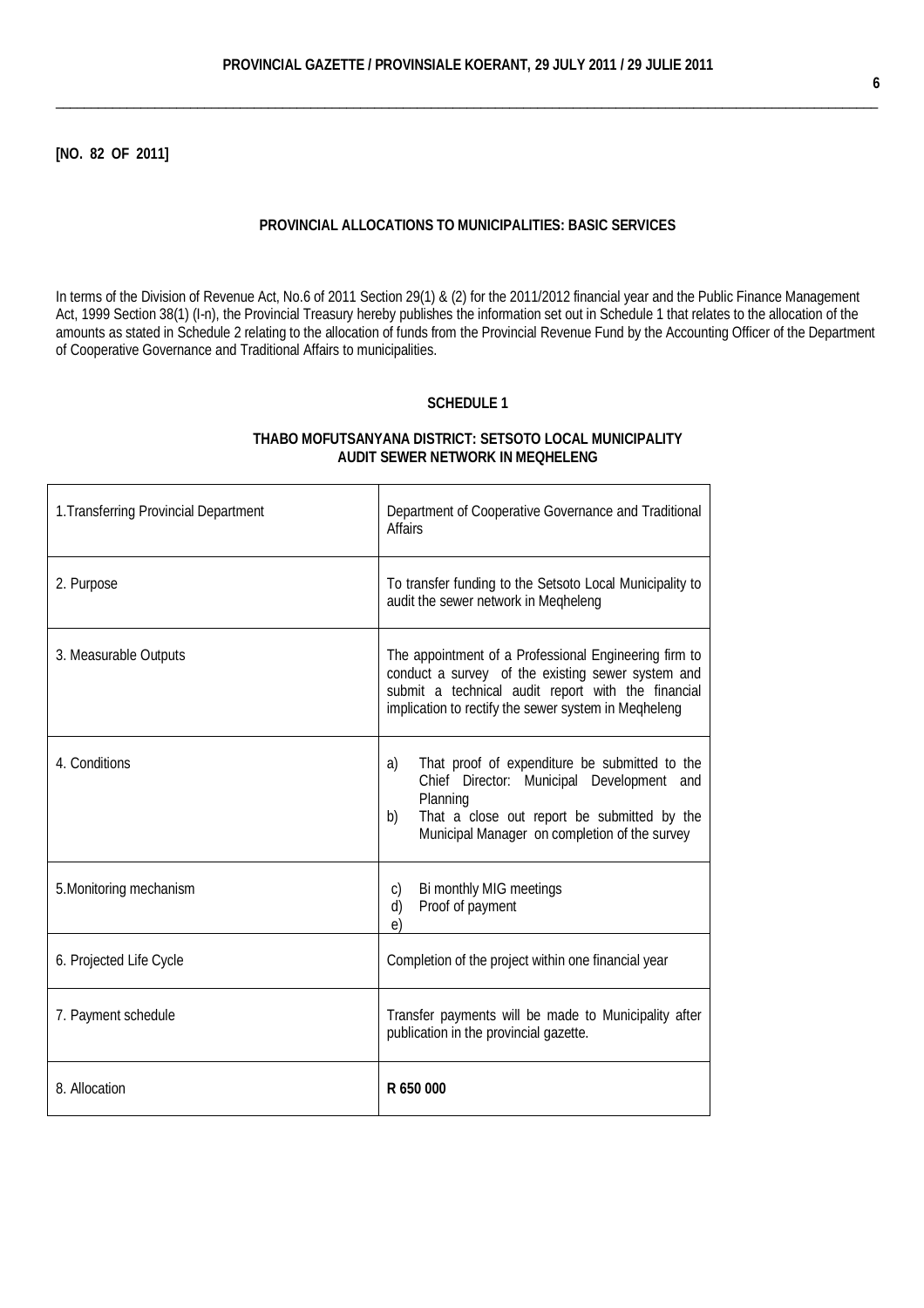# **PROVINCIAL GAZETTE / PROVINSIALE KOERANT, 29 JULY 2011 / 29 JULIE 2011**

**SCHEDULE 2**

|                    |                 |                     | <b>BASIC SERVICE: AUDIT SEWER NETWORK IN MEQHELENG</b> |                                  |                                  |                                  |                                  | <b>ANNEXURE A</b>                |                                  |
|--------------------|-----------------|---------------------|--------------------------------------------------------|----------------------------------|----------------------------------|----------------------------------|----------------------------------|----------------------------------|----------------------------------|
|                    |                 |                     |                                                        | <b>PROVINCIAL FINANCIAL YEAR</b> |                                  |                                  | <b>MUNICIPAL FINANCIAL YEAR</b>  |                                  |                                  |
| Category           | $\overline{DC}$ | Number              | Municipality                                           | 2011/12<br>Allocation<br>(R'000) | 2012/13<br>Allocation<br>(R'000) | 2013/14<br>Allocation<br>(R'000) | 2011/12<br>Allocation<br>(R'000) | 2012/13<br>Allocation<br>(R'000) | 2013/14<br>Allocation<br>(R'000) |
| Α                  |                 | <b>MAN</b>          | Mangaung                                               |                                  |                                  |                                  |                                  |                                  |                                  |
| $\mathsf C$        | <b>DC 16</b>    | <b>DC 16</b>        | Xhariep                                                |                                  |                                  |                                  |                                  |                                  |                                  |
| B                  | <b>DC 16</b>    | <b>FS 161</b>       | Letsemeng                                              |                                  |                                  |                                  |                                  |                                  |                                  |
| $\mathsf B$        | <b>DC 16</b>    | <b>FS 163</b>       | Kopanong                                               |                                  |                                  |                                  |                                  |                                  |                                  |
| $\mathsf B$        | <b>DC 16</b>    | FS 163              | Mohokare                                               |                                  |                                  |                                  |                                  |                                  |                                  |
| $\mathsf B$        | <b>DC 17</b>    | <b>FS 171</b>       | Naledi                                                 |                                  |                                  |                                  |                                  |                                  |                                  |
| Total              |                 |                     |                                                        |                                  |                                  |                                  |                                  |                                  |                                  |
| С                  | <b>DC 18</b>    | <b>DC 18</b>        | Lejweleputswa                                          |                                  |                                  |                                  |                                  |                                  |                                  |
| $\mathsf B$        | <b>DC 18</b>    | <b>FS 181</b>       | Masilonyana                                            |                                  |                                  |                                  |                                  |                                  |                                  |
| B                  | <b>DC 18</b>    | <b>FS 182</b>       | Tokologo                                               |                                  |                                  |                                  |                                  |                                  |                                  |
| B                  | <b>DC 18</b>    | <b>FS 183</b>       | Tswelopele                                             |                                  |                                  |                                  |                                  |                                  |                                  |
| B                  | <b>DC 18</b>    | <b>FS 184</b>       | Matjhabeng                                             |                                  |                                  |                                  |                                  |                                  |                                  |
| $\mathsf B$        | <b>DC 18</b>    | <b>FS 185</b>       | Nala                                                   |                                  |                                  |                                  |                                  |                                  |                                  |
| Total              |                 |                     |                                                        |                                  |                                  |                                  |                                  |                                  |                                  |
| C                  | <b>DC 19</b>    | <b>DC 19</b>        | Thabo Mofutsanyana                                     |                                  |                                  |                                  |                                  |                                  |                                  |
| B                  | <b>DC 19</b>    | <b>FS 191</b>       | Setsoto                                                | 650                              |                                  |                                  | 650                              |                                  |                                  |
| B                  | <b>DC 19</b>    | $\overline{FS}$ 192 | Dihlabeng                                              |                                  |                                  |                                  |                                  |                                  |                                  |
| $\mathsf B$        | <b>DC 19</b>    | FS 193              | Nketoana                                               |                                  |                                  |                                  |                                  |                                  |                                  |
| B                  | <b>DC 19</b>    | <b>FS 194</b>       | Maluti-a-Phofung                                       |                                  |                                  |                                  |                                  |                                  |                                  |
| B                  | <b>DC 19</b>    | <b>FS 195</b>       | Phumelela                                              |                                  |                                  |                                  |                                  |                                  |                                  |
| B                  | <b>DC 17</b>    | FC 173              | Mantsopa                                               |                                  |                                  |                                  |                                  |                                  |                                  |
| Total              |                 |                     |                                                        |                                  |                                  |                                  |                                  |                                  |                                  |
| C                  | <b>DC 20</b>    | <b>DC 20</b>        | <b>Fezile Dabi</b>                                     |                                  |                                  |                                  |                                  |                                  |                                  |
| $\mathsf B$        | <b>DC 20</b>    | <b>FS 201</b>       | Moqhaka                                                |                                  |                                  |                                  |                                  |                                  |                                  |
| B                  | <b>DC 20</b>    | <b>FS 203</b>       | Ngwathe                                                |                                  |                                  |                                  |                                  |                                  |                                  |
| $\mathsf B$        | <b>DC 20</b>    | <b>FS 204</b>       | Metsimaholo                                            |                                  |                                  |                                  |                                  |                                  |                                  |
| $\mathsf B$        | <b>DC 20</b>    | <b>FS 205</b>       | Mafube                                                 |                                  |                                  |                                  |                                  |                                  |                                  |
| Total              |                 |                     |                                                        |                                  |                                  |                                  |                                  |                                  |                                  |
| Unallocated        |                 |                     |                                                        |                                  |                                  |                                  |                                  |                                  |                                  |
| <b>Grand total</b> |                 |                     |                                                        | 650                              |                                  |                                  | 650                              |                                  |                                  |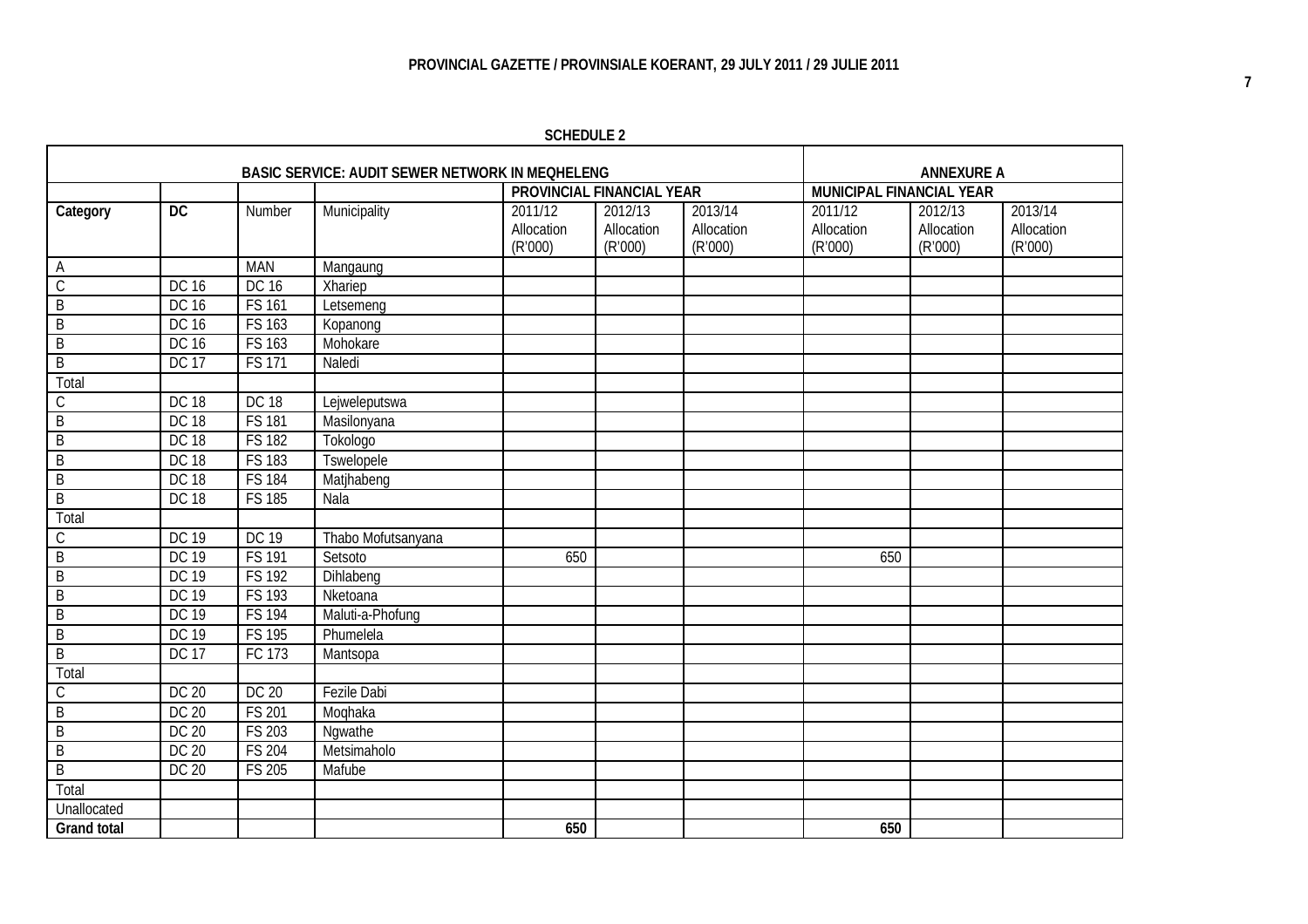\_\_\_\_\_\_\_\_\_\_\_\_\_\_\_\_\_\_\_\_\_\_\_\_\_\_\_\_\_\_\_\_\_\_\_\_\_\_\_\_\_\_\_\_\_\_\_\_\_\_\_\_\_\_\_\_\_\_\_\_\_\_\_\_\_\_\_\_\_\_\_\_\_\_\_\_\_\_\_\_\_\_\_\_\_\_\_\_\_\_\_\_\_\_\_\_\_\_\_\_\_\_\_\_\_\_\_\_\_\_\_\_\_\_\_\_

**[NO. 83 OF 2011]**

#### **ALLOCATIONS TO MUNICIPALITIES IN TERMS OF LIMITED FINANCIAL SUPPORT**

In terms of the [Division of Revenue Act,](http://greengazette.co.za/acts/division-of-revenue-act_1998-028) [Act](http://greengazette.co.za/acts/act_1969-049) No 1 of 2010 Section 25(1) & (2) for the 2010/2011 financial year and the [Public Finance](http://greengazette.co.za/acts/public-finance-management-act_1999-001)  [Management Act,](http://greengazette.co.za/acts/public-finance-management-act_1999-001) 1999 Section 38(1)(l-n), the Provincial Treasury hereby publishes the information set out in Schedule 1 that relates to the allocation of the amounts as stated in Schedule 2 relating to the allocation of funds from the Provincial Revenue Fund by the Accounting Officer of the [Department of Cooperative Governance](http://greengazette.co.za/departments/governance) and Traditional Affairs to municipalities

# **SCHEDULE 1**

# **LIMITED FINANCIAL ASSISTANCE TO MUNICIPALITIES**

| 1. | <b>Transferring Provincial Department</b>  | Department of Cooperative Governance and Traditional Affairs                                                                                                                                                                                                                                                   |
|----|--------------------------------------------|----------------------------------------------------------------------------------------------------------------------------------------------------------------------------------------------------------------------------------------------------------------------------------------------------------------|
| 2. | Purpose                                    | To assist medium and small Municipalities experiencing severe<br>financial problems to restructure their financial positions and<br>organizations over the medium term.                                                                                                                                        |
| 3. | Measurable Outputs                         | The provision of limited financial assistance to the Mafube Local<br>Municipality facing critical financial problems.                                                                                                                                                                                          |
| 4. | Conditions                                 | The provision of limited financial assistance to the Mafube Local<br>Municipality facing critical financial problems:<br>$\checkmark$ That the Municipality make a thorough Cash Flow analysis;<br>That the Municipality approach ESKOM with a Payment Plan with<br>$\checkmark$<br>regard to payment arrears. |
| 5. | Allocation criteria                        | Allocations are based on financial position of Municipalities.                                                                                                                                                                                                                                                 |
| 6. | Monitoring mechanism                       | Monthly expenditure reports.<br>Monthly progress reports.                                                                                                                                                                                                                                                      |
| 7. | Projected Life                             | Maximum of 1 year                                                                                                                                                                                                                                                                                              |
| 8. | Payment Schedule                           | Payment with regard to financial support will be made according to the<br>conditions of paragraph 4.                                                                                                                                                                                                           |
| 9. | Reason not incorporated in Equitable Share | According to Section 154(1) of the Constitution, the National<br>Government and the Provincial Governments, by legislative and other<br>measures, must support and strengthen the capacity of Municipalities<br>to manage their own affairs, to exercise their powers and to perform<br>their functions.       |
|    | 10. Allocation                             | R 2,000,000                                                                                                                                                                                                                                                                                                    |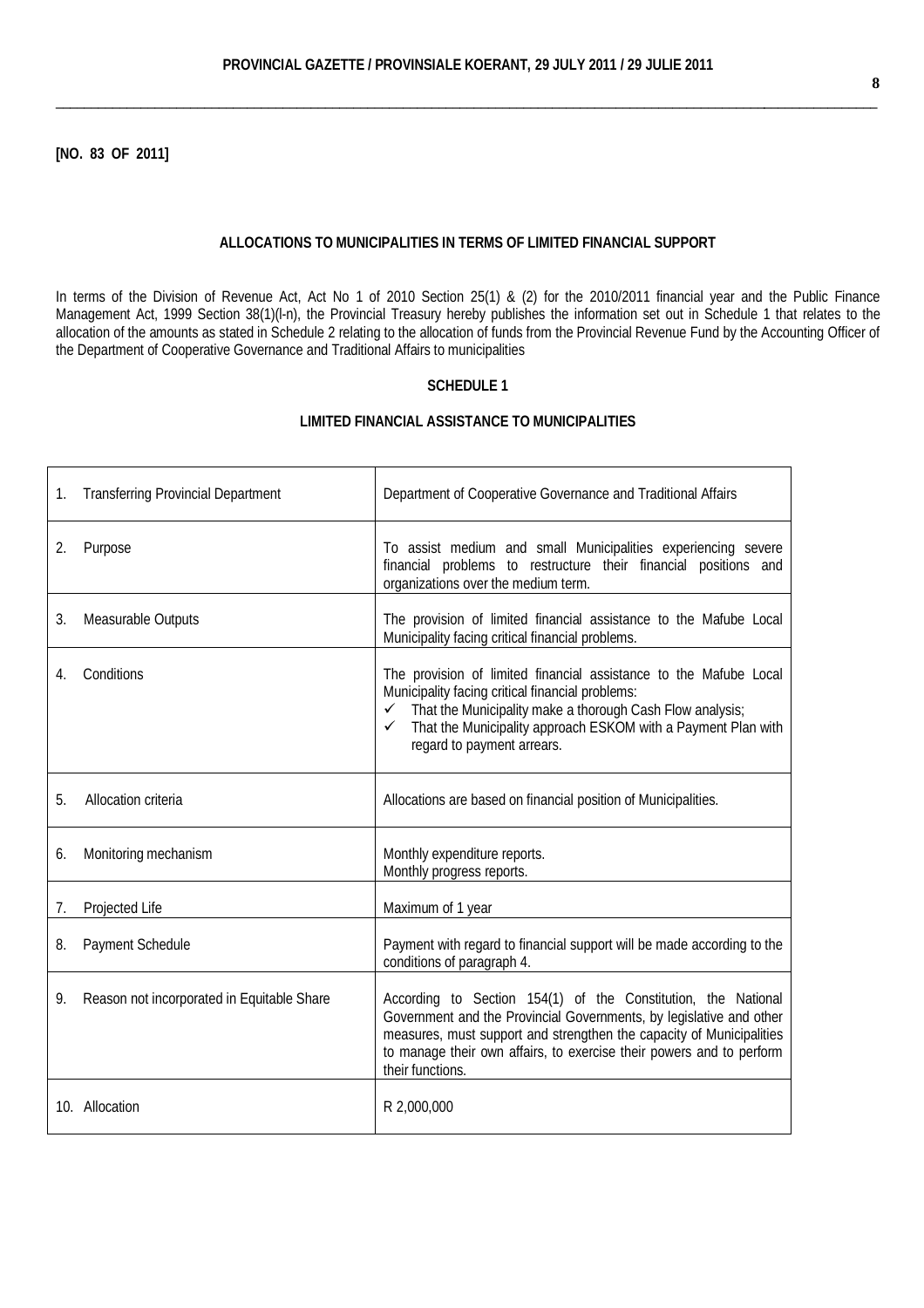# **PROVINCIAL GAZETTE / PROVINSIALE KOERANT, 29 JULY 2011 / 29 JULIE 2011**

# **SCHEDULE 2**

|                |              |               | <b>LIMITED FINANCIAL ASSISTANCE TO MUNICIPALITIES</b> |            |                                  |            |            | <b>ANNEXURE A</b>               |            |
|----------------|--------------|---------------|-------------------------------------------------------|------------|----------------------------------|------------|------------|---------------------------------|------------|
|                |              |               |                                                       |            | <b>PROVINCIAL FINANCIAL YEAR</b> |            |            | <b>MUNICIPAL FINANCIAL YEAR</b> |            |
| Category       | DC           | Number        | Municipality                                          | 2010/2011  | 2011/2012                        | 2012/2013  | 2010/2011  | 2011/2012                       | 2012/2013  |
|                |              |               |                                                       | Allocation | Allocation                       | Allocation | Allocation | Allocation                      | Allocation |
|                |              |               |                                                       | (R'000)    | (R'000)                          | (R'000)    | (R'000)    | (R'000)                         | (R'000)    |
| $\mathsf C$    | <b>DC 16</b> | <b>DC 16</b>  | Xhariep                                               |            |                                  |            |            |                                 |            |
| $\overline{B}$ | <b>DC 16</b> | <b>FS 161</b> | Letsemeng                                             |            |                                  |            |            |                                 |            |
| $\overline{B}$ | <b>DC 16</b> | <b>FS 162</b> | Kopanong                                              |            |                                  |            |            |                                 |            |
| B              | <b>DC 16</b> | <b>FS 163</b> | Mohokare                                              |            |                                  |            |            |                                 |            |
| <b>Total</b>   |              |               |                                                       |            |                                  |            |            |                                 |            |
| $\mathsf C$    | <b>DC 17</b> | <b>DC 17</b>  | Motheo                                                |            |                                  |            |            |                                 |            |
| B              | <b>DC 17</b> | <b>FS 171</b> | Naledi                                                |            |                                  |            |            |                                 |            |
| $\mathsf B$    | <b>DC 17</b> | <b>FS 172</b> | Mangaung                                              |            |                                  |            |            |                                 |            |
| $\overline{B}$ | <b>DC 17</b> | <b>FS 173</b> | Mantsopa                                              |            |                                  |            |            |                                 |            |
| <b>Total</b>   |              |               |                                                       |            |                                  |            |            |                                 |            |
| $\mathsf{C}$   | <b>DC 18</b> | <b>DC 18</b>  | Lejweleputswa                                         |            |                                  |            |            |                                 |            |
| B              | <b>DC 18</b> | <b>FS 181</b> | Masilonyana                                           |            |                                  |            |            |                                 |            |
| $\mathsf B$    | <b>DC 18</b> | <b>FS 182</b> | Tokologo                                              |            |                                  |            |            |                                 |            |
| $\overline{B}$ | <b>DC 18</b> | <b>FS 183</b> | <b>Tswelopele</b>                                     |            |                                  |            |            |                                 |            |
| $\overline{B}$ | <b>DC 18</b> | <b>FS 184</b> | Matjhabeng                                            |            |                                  |            |            |                                 |            |
| $\overline{B}$ | <b>DC 18</b> | <b>FS 185</b> | Nala                                                  |            |                                  |            |            |                                 |            |
| <b>Total</b>   |              |               |                                                       |            |                                  |            |            |                                 |            |
| $\mathsf C$    | <b>DC 19</b> | <b>DC 19</b>  | Thabo Mofutsanyana                                    |            |                                  |            |            |                                 |            |
| $\overline{B}$ | <b>DC 19</b> | <b>FS 191</b> | Setsoto                                               |            |                                  |            |            |                                 |            |
| $\overline{B}$ | DC 19        | <b>FS 192</b> | Dihlabeng                                             |            |                                  |            |            |                                 |            |
| $\overline{B}$ | <b>DC 19</b> | <b>FS 193</b> | Nketoana                                              |            |                                  |            |            |                                 |            |
| $\overline{B}$ | <b>DC 19</b> | <b>FS 194</b> | Maluti-a-Phofung                                      |            |                                  |            |            |                                 |            |
| $\overline{B}$ | <b>DC 19</b> | <b>FS 195</b> | Phumelela                                             |            |                                  |            |            |                                 |            |
| <b>Total</b>   |              |               |                                                       |            |                                  |            |            |                                 |            |
| $\mathsf{C}$   | <b>DC 20</b> | <b>DC 20</b>  | <b>Fezile Dabi</b>                                    |            |                                  |            |            |                                 |            |
| $\overline{B}$ | <b>DC 20</b> | <b>FS 201</b> | Moqhaka                                               |            |                                  |            |            |                                 |            |
| $\mathsf B$    | <b>DC 20</b> | <b>FS 203</b> | Ngwathe                                               |            |                                  |            |            |                                 |            |
| $\overline{B}$ | <b>DC 20</b> | <b>FS 204</b> | Metsimaholo                                           |            |                                  |            |            |                                 |            |
| $\mathsf B$    | <b>DC 20</b> | <b>FS 205</b> | Mafube                                                | 2,000      |                                  |            | 2,000      |                                 |            |
| <b>Total</b>   |              |               |                                                       | 2,000      |                                  |            | 2,000      |                                 |            |
| Unallocated    |              |               |                                                       |            |                                  |            |            |                                 |            |
| <b>GRAND</b>   |              |               |                                                       | 2,000      |                                  |            | 2,000      |                                 |            |
| <b>TOTAL</b>   |              |               |                                                       |            |                                  |            |            |                                 |            |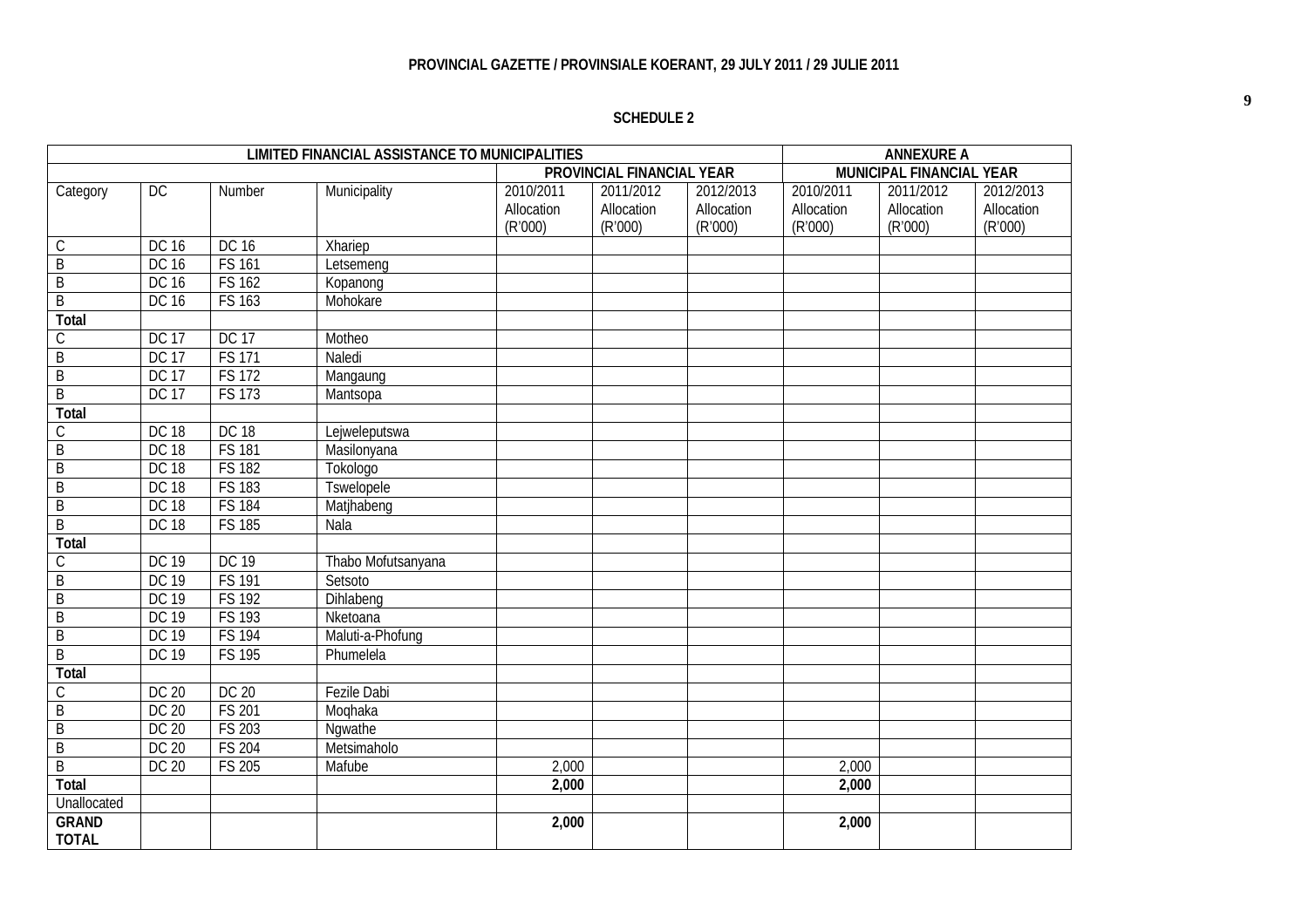\_\_\_\_\_\_\_\_\_\_\_\_\_\_\_\_\_\_\_\_\_\_\_\_\_\_\_\_\_\_\_\_\_\_\_\_\_\_\_\_\_\_\_\_\_\_\_\_\_\_\_\_\_\_\_\_\_\_\_\_\_\_\_\_\_\_\_\_\_\_\_\_\_\_\_\_\_\_\_\_\_\_\_\_\_\_\_\_\_\_\_\_\_\_\_\_\_\_\_\_\_\_\_\_\_\_

# **[NO. 84 OF 2011]**

# **ALLOCATIONS TO MUNICIPALITIES IN TERMS OF LIMITED FINANCIAL SUPPORT**

In terms of the [Division of Revenue Act,](http://greengazette.co.za/acts/division-of-revenue-act_1998-028) [Act](http://greengazette.co.za/acts/act_1969-049) No 1 of 2010 Section 25(1) & (2) for the 2010/2011 financial year and the [Public Finance](http://greengazette.co.za/acts/public-finance-management-act_1999-001)  [Management Act,](http://greengazette.co.za/acts/public-finance-management-act_1999-001) 1999 Section 38(1)(l-n), the Provincial Treasury hereby publishes the information set out in Schedule 1 that relates to the allocation of the amounts as stated in Schedule 2 relating to the allocation of funds from the Provincial Revenue Fund by the Accounting Officer of the [Department of Cooperative Governance](http://greengazette.co.za/departments/governance) and Traditional Affairs to municipalities

# **SCHEDULE 1**

| 1. | <b>Transferring Provincial Department</b>  | Department of Cooperative Governance and Traditional Affairs                                                                                                                                                                                                                                                                                                                                                                                                                                                                                                                                                                                                                                                                                                                                                                                                                                                                                                                  |
|----|--------------------------------------------|-------------------------------------------------------------------------------------------------------------------------------------------------------------------------------------------------------------------------------------------------------------------------------------------------------------------------------------------------------------------------------------------------------------------------------------------------------------------------------------------------------------------------------------------------------------------------------------------------------------------------------------------------------------------------------------------------------------------------------------------------------------------------------------------------------------------------------------------------------------------------------------------------------------------------------------------------------------------------------|
| 2. | Purpose                                    | To assist medium and small Municipalities experiencing severe<br>financial problems to restructure their financial positions and<br>organizations over the medium term.                                                                                                                                                                                                                                                                                                                                                                                                                                                                                                                                                                                                                                                                                                                                                                                                       |
| 3. | Measurable Outputs                         | The provision of limited financial assistance to the Kopanong Local<br>Municipality facing critical financial problems.                                                                                                                                                                                                                                                                                                                                                                                                                                                                                                                                                                                                                                                                                                                                                                                                                                                       |
| 4. | Conditions                                 | The provision of limited financial assistance to the Kopanong Local<br>Municipality facing critical financial problems:<br>That the increase in Councillor Remuneration only be<br>$\bullet$<br>implemented with the written consent of the Honourable<br>MEC, Cooperative Governance, Traditional Affairs and<br>Human Settlement:<br>That no Official shall receive a performance bonus for the<br>2009/2010 financial year;<br>That no vacancies be filled except critical posts in<br>consultation with the Department;<br>That cost containment measures immediately be set in place<br>to reduce general expenses, while not compromising on<br>service delivery;<br>That Council re-commit to the Operation Clean Audit 2014<br><b>Financial Turnaround Strategy;</b><br>That all Councillors call ward meetings to discuss Council's<br>overall financial position and encourage rate payers to apply<br>for services and indigent households to register for support |
| 5. | Allocation criteria                        | Allocations are based on financial position of Municipality.                                                                                                                                                                                                                                                                                                                                                                                                                                                                                                                                                                                                                                                                                                                                                                                                                                                                                                                  |
| 6. | Monitoring mechanism                       | Monthly expenditure reports.<br>Monthly progress reports.                                                                                                                                                                                                                                                                                                                                                                                                                                                                                                                                                                                                                                                                                                                                                                                                                                                                                                                     |
| 7. | Projected Life                             | Maximum of 1 year                                                                                                                                                                                                                                                                                                                                                                                                                                                                                                                                                                                                                                                                                                                                                                                                                                                                                                                                                             |
| 8. | Payment Schedule                           | Payment with regard to financial support will be made according to the<br>conditions of paragraph 4.                                                                                                                                                                                                                                                                                                                                                                                                                                                                                                                                                                                                                                                                                                                                                                                                                                                                          |
| 9. | Reason not incorporated in Equitable Share | According to Section 154(1) of the Constitution, the National<br>Government and the Provincial Governments, by legislative and other<br>measures, must support and strengthen the capacity of Municipalities<br>to manage their own affairs, to exercise their powers and to perform<br>their functions.                                                                                                                                                                                                                                                                                                                                                                                                                                                                                                                                                                                                                                                                      |
| 10 | Allocation                                 | R 2,000,000                                                                                                                                                                                                                                                                                                                                                                                                                                                                                                                                                                                                                                                                                                                                                                                                                                                                                                                                                                   |

#### **LIMITED FINANCIAL ASSISTANCE TO MUNICIPALITIES**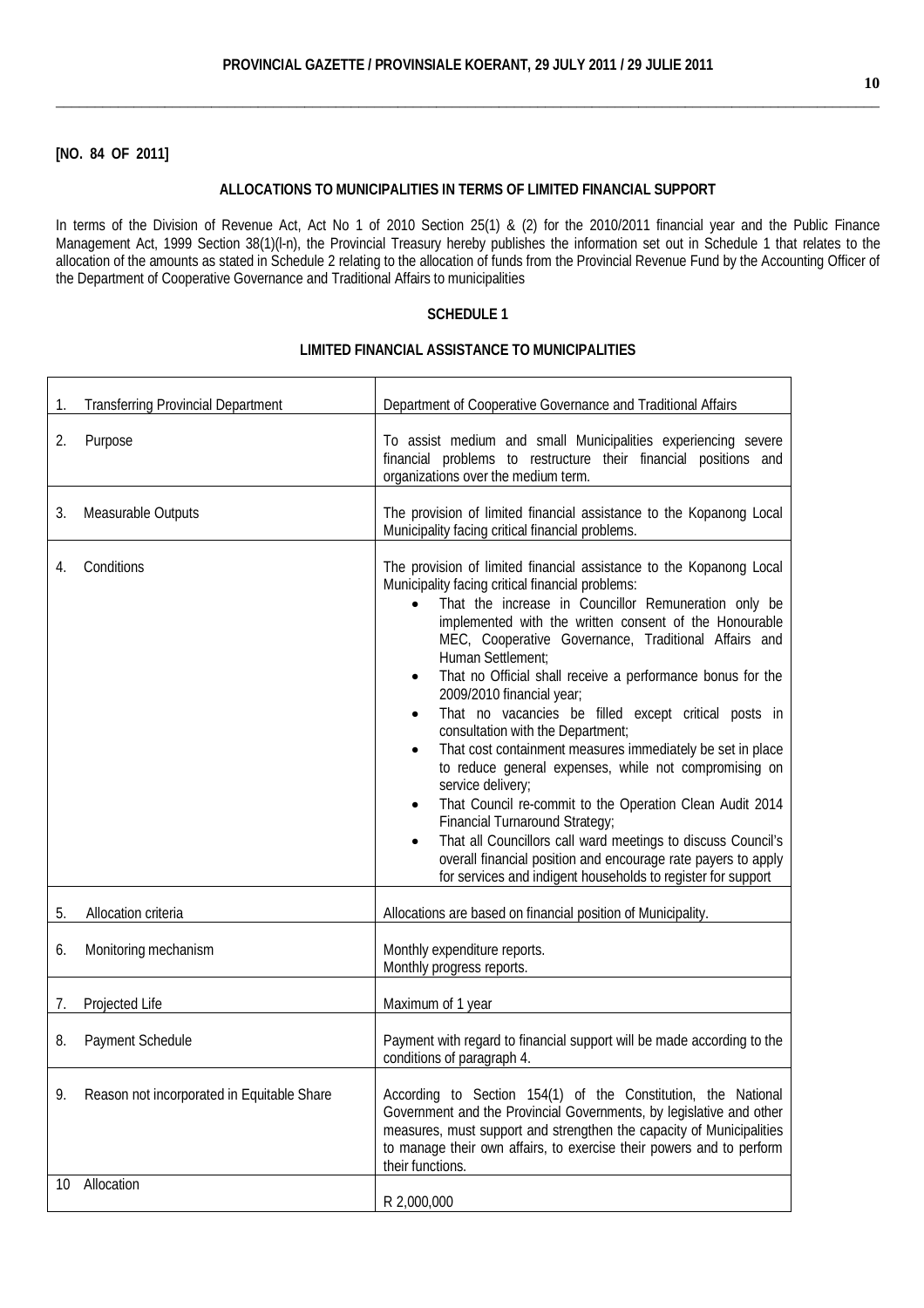| <b>LIMITED FINANCIAL ASSISTANCE TO MUNICIPALITIES</b> |              |               |                    |            |                                  | <b>ANNEXURE A</b> |                                 |            |            |
|-------------------------------------------------------|--------------|---------------|--------------------|------------|----------------------------------|-------------------|---------------------------------|------------|------------|
|                                                       |              |               |                    |            | <b>PROVINCIAL FINANCIAL YEAR</b> |                   | <b>MUNICIPAL FINANCIAL YEAR</b> |            |            |
| Category                                              | DC           | Number        | Municipality       | 2010/2011  | 2011/2012                        | 2012/2013         | 2010/2011                       | 2011/2012  | 2012/2013  |
|                                                       |              |               |                    | Allocation | Allocation                       | Allocation        | Allocation                      | Allocation | Allocation |
|                                                       |              |               |                    | (R'000)    | (R'000)                          | (R'000)           | (R'000)                         | (R'000)    | (R'000)    |
| $\mathsf C$                                           | <b>DC 16</b> | DC 16         | Xhariep            |            |                                  |                   |                                 |            |            |
| $\sf B$                                               | DC 16        | <b>FS 161</b> | Letsemeng          |            |                                  |                   |                                 |            |            |
| $\sf B$                                               | DC 16        | <b>FS 162</b> | Kopanong           | 2,000      |                                  |                   | 2,000                           |            |            |
| $\overline{B}$                                        | <b>DC 16</b> | <b>FS 163</b> | Mohokare           |            |                                  |                   |                                 |            |            |
| <b>Total</b>                                          |              |               |                    | 2,000      |                                  |                   | 2,000                           |            |            |
| $\mathsf C$                                           | <b>DC 17</b> | <b>DC 17</b>  | Motheo             |            |                                  |                   |                                 |            |            |
| $\overline{B}$                                        | <b>DC 17</b> | <b>FS 171</b> | Naledi             |            |                                  |                   |                                 |            |            |
| $\sf B$                                               | <b>DC 17</b> | <b>FS 172</b> | Mangaung           |            |                                  |                   |                                 |            |            |
| $\overline{B}$                                        | <b>DC 17</b> | <b>FS 173</b> | Mantsopa           |            |                                  |                   |                                 |            |            |
| <b>Total</b>                                          |              |               |                    |            |                                  |                   |                                 |            |            |
| $\mathsf C$                                           | <b>DC 18</b> | <b>DC 18</b>  | Lejweleputswa      |            |                                  |                   |                                 |            |            |
| $\overline{B}$                                        | <b>DC 18</b> | <b>FS 181</b> | Masilonyana        |            |                                  |                   |                                 |            |            |
| $\overline{B}$                                        | <b>DC 18</b> | <b>FS 182</b> | Tokologo           |            |                                  |                   |                                 |            |            |
| $\overline{B}$                                        | <b>DC 18</b> | <b>FS 183</b> | Tswelopele         |            |                                  |                   |                                 |            |            |
| $\overline{B}$                                        | <b>DC 18</b> | <b>FS 184</b> | Matjhabeng         |            |                                  |                   |                                 |            |            |
| $\overline{B}$                                        | <b>DC 18</b> | <b>FS 185</b> | Nala               |            |                                  |                   |                                 |            |            |
| <b>Total</b>                                          |              |               |                    |            |                                  |                   |                                 |            |            |
| $\mathsf C$                                           | <b>DC 19</b> | <b>DC 19</b>  | Thabo Mofutsanyana |            |                                  |                   |                                 |            |            |
| $\overline{B}$                                        | <b>DC 19</b> | <b>FS 191</b> | Setsoto            |            |                                  |                   |                                 |            |            |
| $\overline{B}$                                        | <b>DC 19</b> | <b>FS 192</b> | Dihlabeng          |            |                                  |                   |                                 |            |            |
| $\overline{B}$                                        | <b>DC 19</b> | <b>FS 193</b> | Nketoana           |            |                                  |                   |                                 |            |            |
| $\overline{B}$                                        | <b>DC 19</b> | <b>FS 194</b> | Maluti-a-Phofung   |            |                                  |                   |                                 |            |            |
| $\overline{B}$                                        | <b>DC 19</b> | <b>FS 195</b> | Phumelela          |            |                                  |                   |                                 |            |            |
| <b>Total</b>                                          |              |               |                    |            |                                  |                   |                                 |            |            |
| $\overline{C}$                                        | <b>DC 20</b> | DC 20         | <b>Fezile Dabi</b> |            |                                  |                   |                                 |            |            |
| $\overline{B}$                                        | <b>DC 20</b> | <b>FS 201</b> | Moqhaka            |            |                                  |                   |                                 |            |            |
| $\overline{B}$                                        | <b>DC 20</b> | <b>FS 203</b> | Ngwathe            |            |                                  |                   |                                 |            |            |
| $\overline{B}$                                        | DC 20        | <b>FS 204</b> | Metsimaholo        |            |                                  |                   |                                 |            |            |
| $\overline{B}$                                        | DC 20        | <b>FS 205</b> | Mafube             |            |                                  |                   |                                 |            |            |
| Total                                                 |              |               |                    |            |                                  |                   |                                 |            |            |
| Unallocated                                           |              |               |                    |            |                                  |                   |                                 |            |            |
| <b>GRAND</b>                                          |              |               |                    | 2,000      |                                  |                   | 2,000                           |            |            |
| <b>TOTAL</b>                                          |              |               |                    |            |                                  |                   |                                 |            |            |

**SCHEDULE 2**